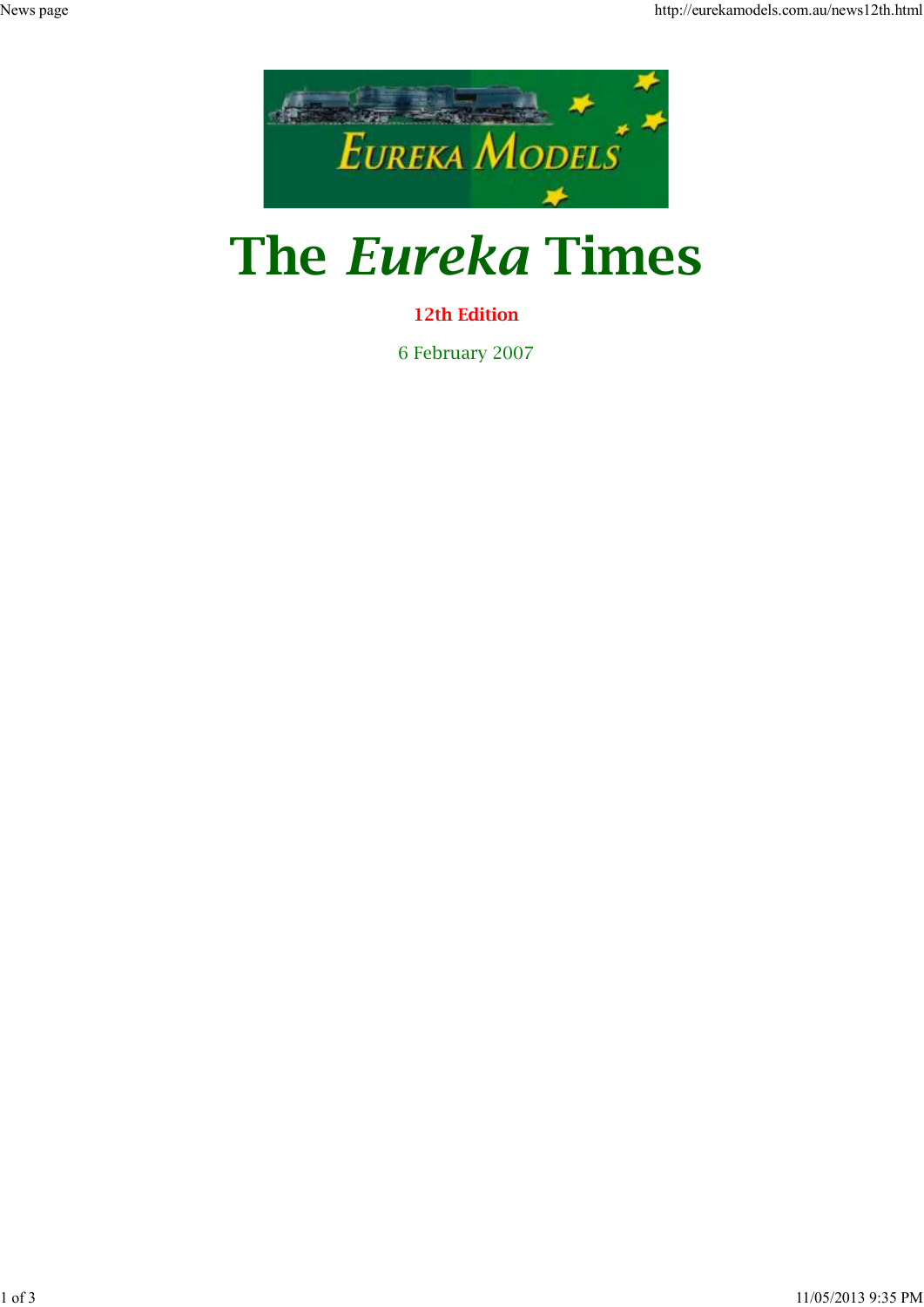## Welcome to the **twelveth** edition of **The Eureka Times**.

 Well folks, it has been a long time between drinks in so far as editions of this newsletter are concerned but with the distribution of the garratts now complete normal services are slowly being resumed here at Eureka Models.

 High on the priority list has been this newsletter and with the long interval since the last edition there is plenty of news regarding current and future projects to cover. There is so much in fact that it will probably take this edition and the next to cover everything but this should not be a problem as the next edition will not be long coming after this one.

 The distribution of the garratts almost overwhelmed us here at Eureka Models and we realize that many of our normal activities suffered as a result. One lesson that was learned from the process was that Eureka Models had grown beyond the capacity of one and a half persons to operate on a part-time basis. As a consequence it was decided to introduce more capacity into the system by the employment of a staff member.



A view of the Eureka future. Photo Ray Pilgrim

## **Welcome Charlotte Lee**

 In late December, 2006 Charlotte Lee joined us here at the head office of Eureka Models on a temporary basis to help clear the back-log of AD60s. Her enthusiasm and interest in the hobby led to the decision to appoint her on a permanent part-time basis two or three days per week. Her main function will be to keep the paper-work moving (orders and correspondence etc) together with general administrative duties. Charlotte has been on a fairly steep learning curve as far as the hobby goes this past month or so but I was more than a bit surprised recently when during a lunch break Charlotte produced a copy of the